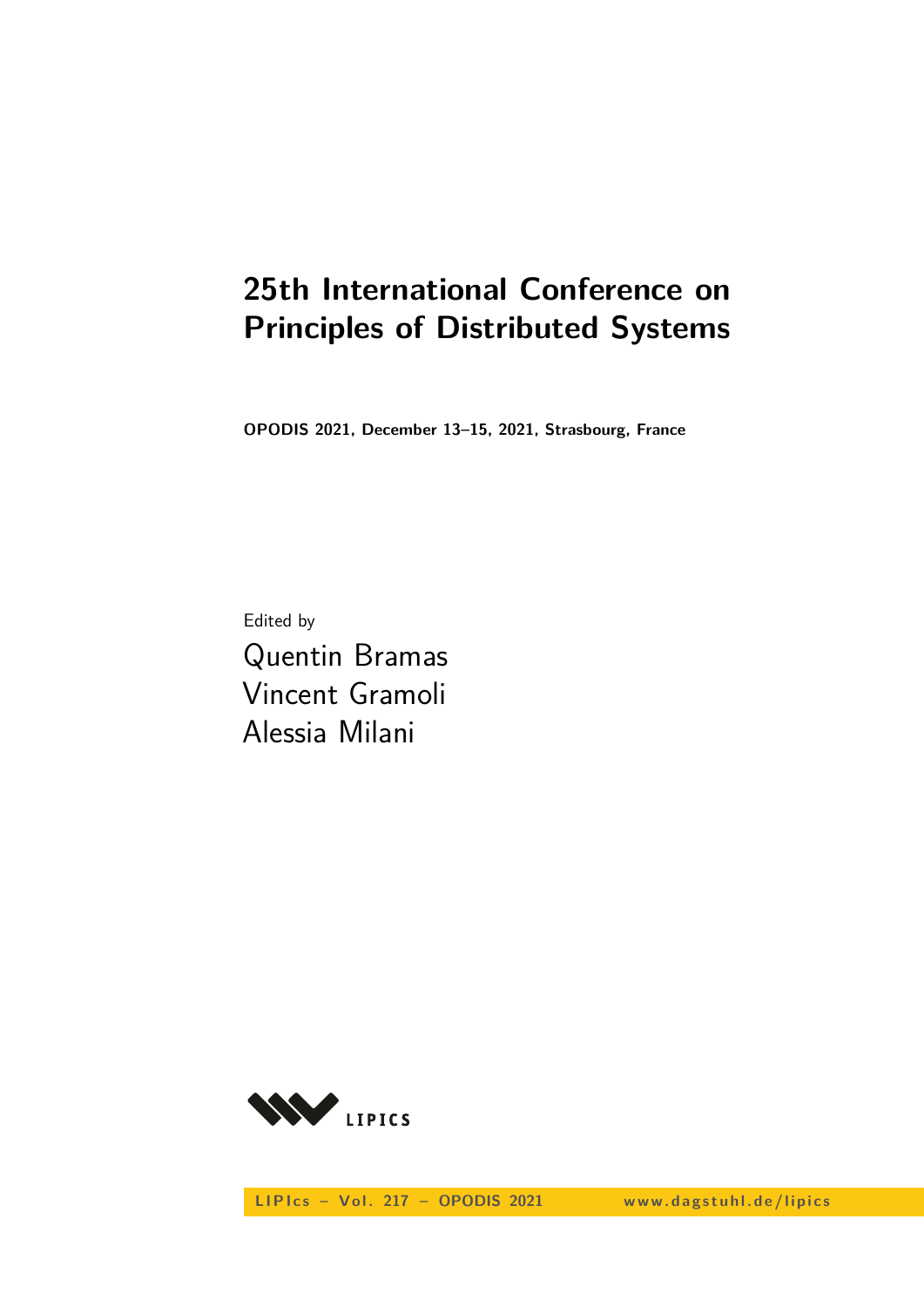Editors

#### **Quentin Bramas**

University of Strasbourg, France [bramas@unistra.fr](mailto:bramas@unistra.fr)

**Vincent Gramoli** University of Sydney, Australia and EPFL, Switzerland [vincent.gramoli@sydney.edu.au](mailto:vincent.gramoli@sydney.edu.au)

**Alessia Milani** LIS UMR 7020 CNRS,Aix-Marseille University, France [alessia.milani@univ-amu.fr](mailto:alessia.milani@univ-amu.fr)

#### ACM Classification 2012

Theory of computation  $\rightarrow$  Distributed computing models; Theory of computation  $\rightarrow$  Distributed algorithms; Theory of computation  $\rightarrow$  Concurrent algorithms; Theory of computation  $\rightarrow$  Data structures design and analysis; Networks → Mobile networks; Networks → Wireless access networks; Networks  $\rightarrow$  Ad hoc networks; Computing methodologies  $\rightarrow$  Distributed algorithms; Security and privacy  $\rightarrow$ Distributed systems security; Information systems  $\rightarrow$  Distributed storage; Computer systems organization  $\rightarrow$  Dependable and fault-tolerant systems and networks; Software and its engineering  $\rightarrow$  Distributed systems organizing principles

#### **[ISBN 978-3-95977-219-8](https://www.dagstuhl.de/dagpub/978-3-95977-219-8)**

Published online and open access by

Schloss Dagstuhl – Leibniz-Zentrum für Informatik GmbH, Dagstuhl Publishing, Saarbrücken/Wadern, Germany. Online available at [https://www.dagstuhl.de/dagpub/978-3-95977-219-8.](https://www.dagstuhl.de/dagpub/978-3-95977-219-8)

Publication date February, 2022

Bibliographic information published by the Deutsche Nationalbibliothek The Deutsche Nationalbibliothek lists this publication in the Deutsche Nationalbibliografie; detailed bibliographic data are available in the Internet at [https://portal.dnb.de.](https://portal.dnb.de)

License

This work is licensed under a Creative Commons Attribution 4.0 International license (CC-BY 4.0): [https://creativecommons.org/licenses/by/4.0/legalcode.](https://creativecommons.org/licenses/by/4.0/legalcode)

In brief, this license authorizes each and everybody to share (to copy, distribute and transmit) the work under the following conditions, without impairing or restricting the authors' moral rights: Attribution: The work must be attributed to its authors.

The copyright is retained by the corresponding authors.

Digital Object Identifier: [10.4230/LIPIcs.OPODIS.2021.0](https://doi.org/10.4230/LIPIcs.OPODIS.2021.0) **[ISBN 978-3-95977-219-8](https://www.dagstuhl.de/dagpub/978-3-95977-219-8) [ISSN 1868-8969](https://www.dagstuhl.de/dagpub/1868-8969)<https://www.dagstuhl.de/lipics>**

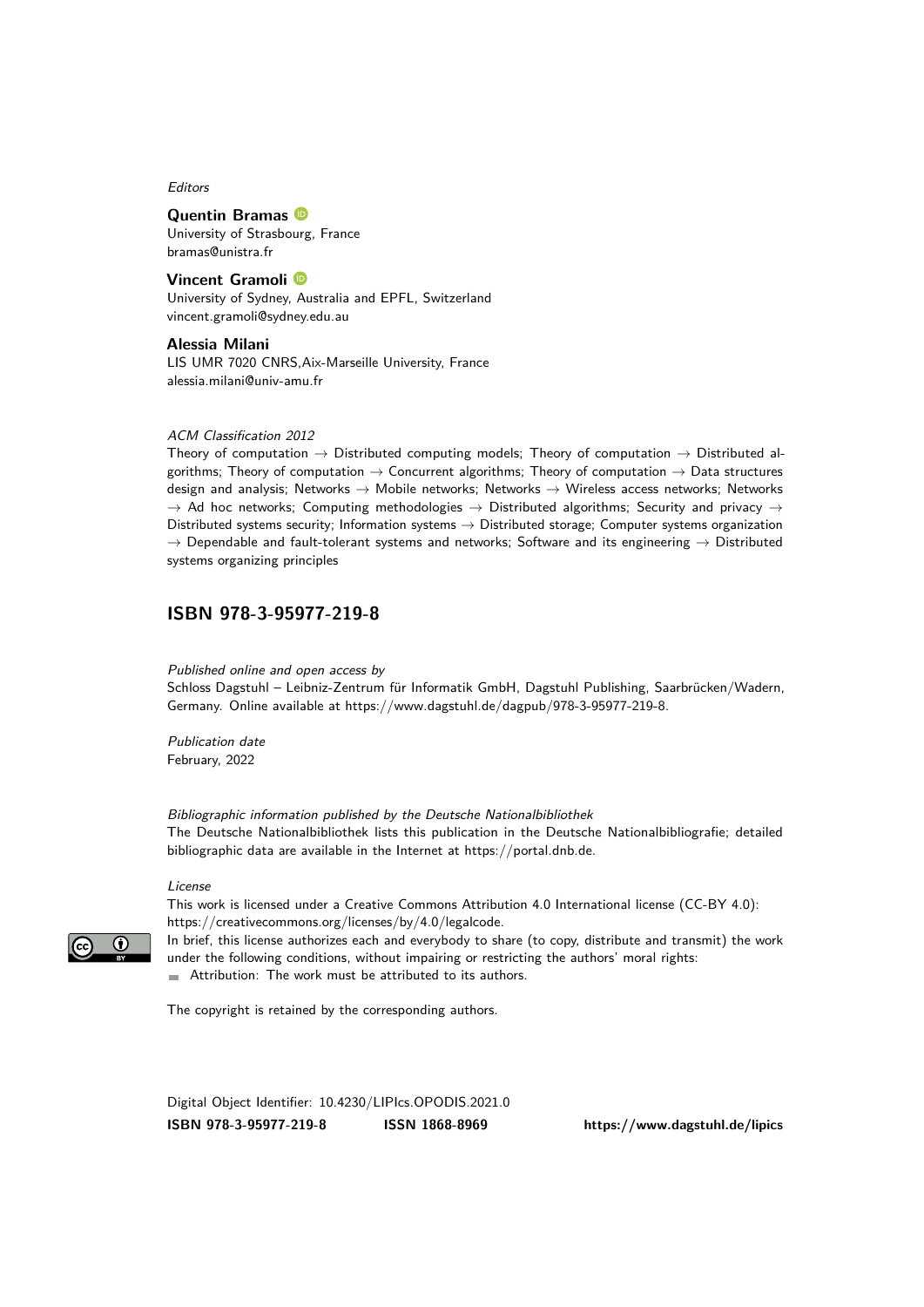#### LIPIcs – Leibniz International Proceedings in Informatics

LIPIcs is a series of high-quality conference proceedings across all fields in informatics. LIPIcs volumes are published according to the principle of Open Access, i.e., they are available online and free of charge.

#### Editorial Board

- **Luca Aceto** (*Chair*, Reykjavik University, IS and Gran Sasso Science Institute, IT)
- Christel Baier (TU Dresden, DE)  $\equiv$
- Mikolaj Bojanczyk (University of Warsaw, PL)  $\equiv$
- Roberto Di Cosmo (Inria and Université de Paris, FR)  $\overline{\phantom{a}}$
- Faith Ellen (University of Toronto, CA)  $\equiv$
- Javier Esparza (TU München, DE)  $\blacksquare$
- Daniel Král' (Masaryk University Brno, CZ)  $\blacksquare$
- Meena Mahajan (Institute of Mathematical Sciences, Chennai, IN)  $\overline{a}$
- Anca Muscholl (University of Bordeaux, FR)  $\overline{\phantom{a}}$
- Chih-Hao Luke Ong (University of Oxford, GB)  $\blacksquare$
- Phillip Rogaway (University of California, Davis, US)  $\blacksquare$
- Eva Rotenberg (Technical University of Denmark, Lyngby, DK)  $\blacksquare$
- Raimund Seidel (Universität des Saarlandes, Saarbrücken, DE and Schloss Dagstuhl Leibniz-Zentrum  $\sim$ für Informatik, Wadern, DE)

#### **[ISSN 1868-8969](https://www.dagstuhl.de/dagpub/1868-8969)**

**<https://www.dagstuhl.de/lipics>**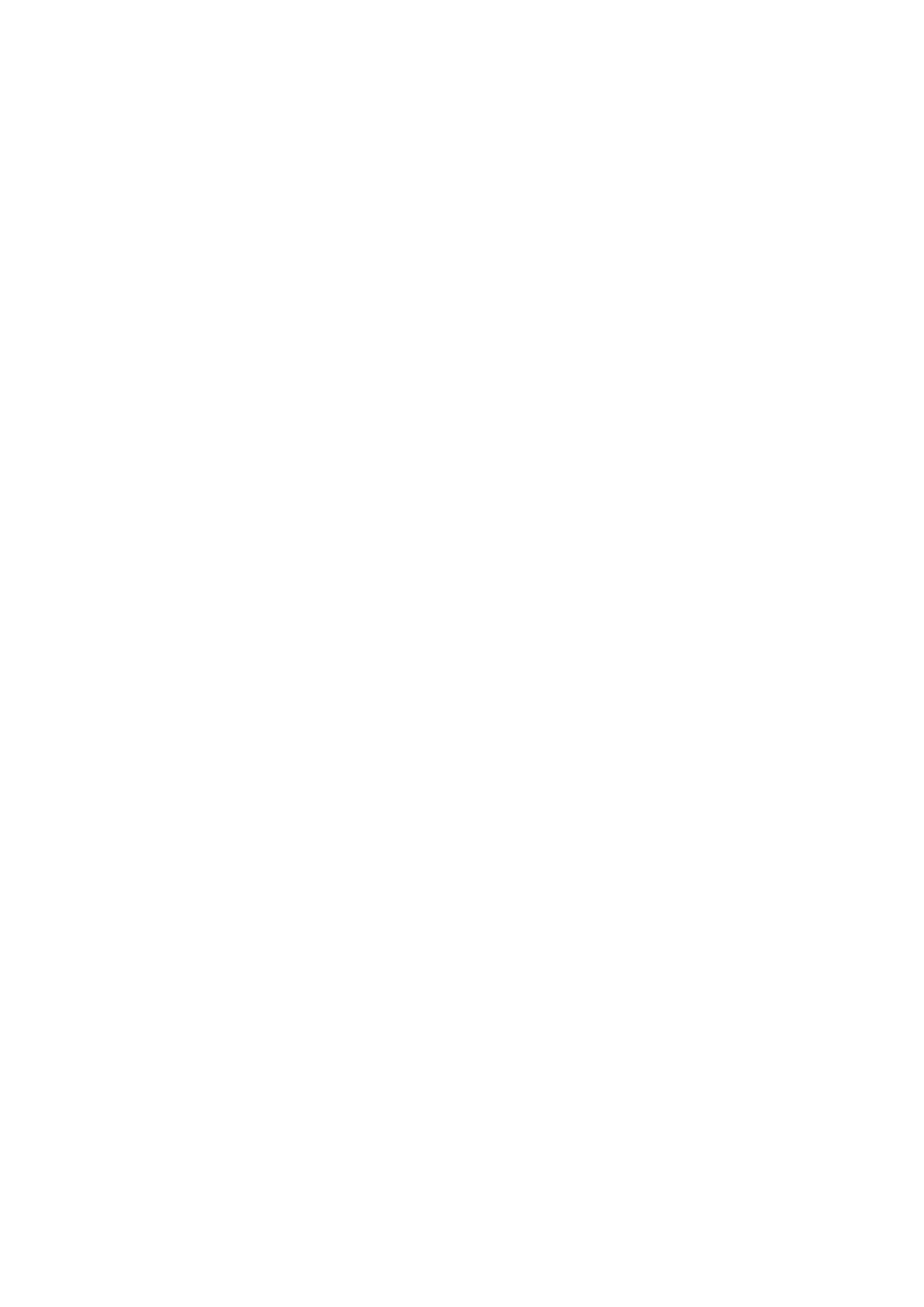## **Contents**

| Preface                                             |              |
|-----------------------------------------------------|--------------|
| Quentin Bramas, Vincent Gramoli, and Alessia Milani | $0:ix-0:x$   |
| Program Committee                                   |              |
| .                                                   | 0:xi         |
| <b>Steering Committee</b>                           |              |
|                                                     | $0:$ xiii    |
| External Reviewers                                  |              |
|                                                     | $\mathbf{u}$ |

### **Invited Talks**

| Distributed Algorithms: A Challenging Playground for Model Checking      |             |
|--------------------------------------------------------------------------|-------------|
|                                                                          | $1.1 - 1.1$ |
| Accountable Distributed Computing                                        | $2.1 - 2.1$ |
| A Fresh Look at the Design and Implementation of Communication Paradigms | $3:1-3:1$   |

### **Regular Papers**

| Arbitrarily Accurate Aggregation Scheme for Byzantine SGD                                                                                                                                                                                                                                               | $4:1-4:17$   |
|---------------------------------------------------------------------------------------------------------------------------------------------------------------------------------------------------------------------------------------------------------------------------------------------------------|--------------|
| Good-Case and Bad-Case Latency of Unauthenticated Byzantine Broadcast:<br>A Complete Categorization                                                                                                                                                                                                     | $5:1 - 5:20$ |
| On Finality in Blockchains<br>Emmanuelle Anceaume, Antonella Del Pozzo, Thibault Rieutord, and Sara                                                                                                                                                                                                     | $6:1-6:19$   |
| Twins: BFT Systems Made Robust<br>Shehar Bano, Alberto Sonnino, Andrey Chursin, Dmitri Perelman, Zekun Li,                                                                                                                                                                                              | $7:1 - 7:29$ |
| Near-Optimal Dispersion on Arbitrary Anonymous Graphs                                                                                                                                                                                                                                                   | $8:1 - 8:19$ |
| Asynchronous Gathering in a Torus<br>Sayaka Kamei, Anissa Lamani, Fukuhito Ooshita, Sébastien Tixeuil, and                                                                                                                                                                                              | $9:1-9:17$   |
| Pattern Formation by Robots with Inaccurate Movements                                                                                                                                                                                                                                                   | $10:1-10:20$ |
| 25th International Conference on Principles of Distributed Systems (OPODIS 2021).<br>Editors: Quentin Bramas, Vincent Gramoli, and Alessia Milani<br>Leibniz International Proceedings in Informatics<br><b>WEIPICS</b> Schloss Dagstuhl - Leibniz-Zentrum für Informatik, Dagstuhl Publishing, Germany |              |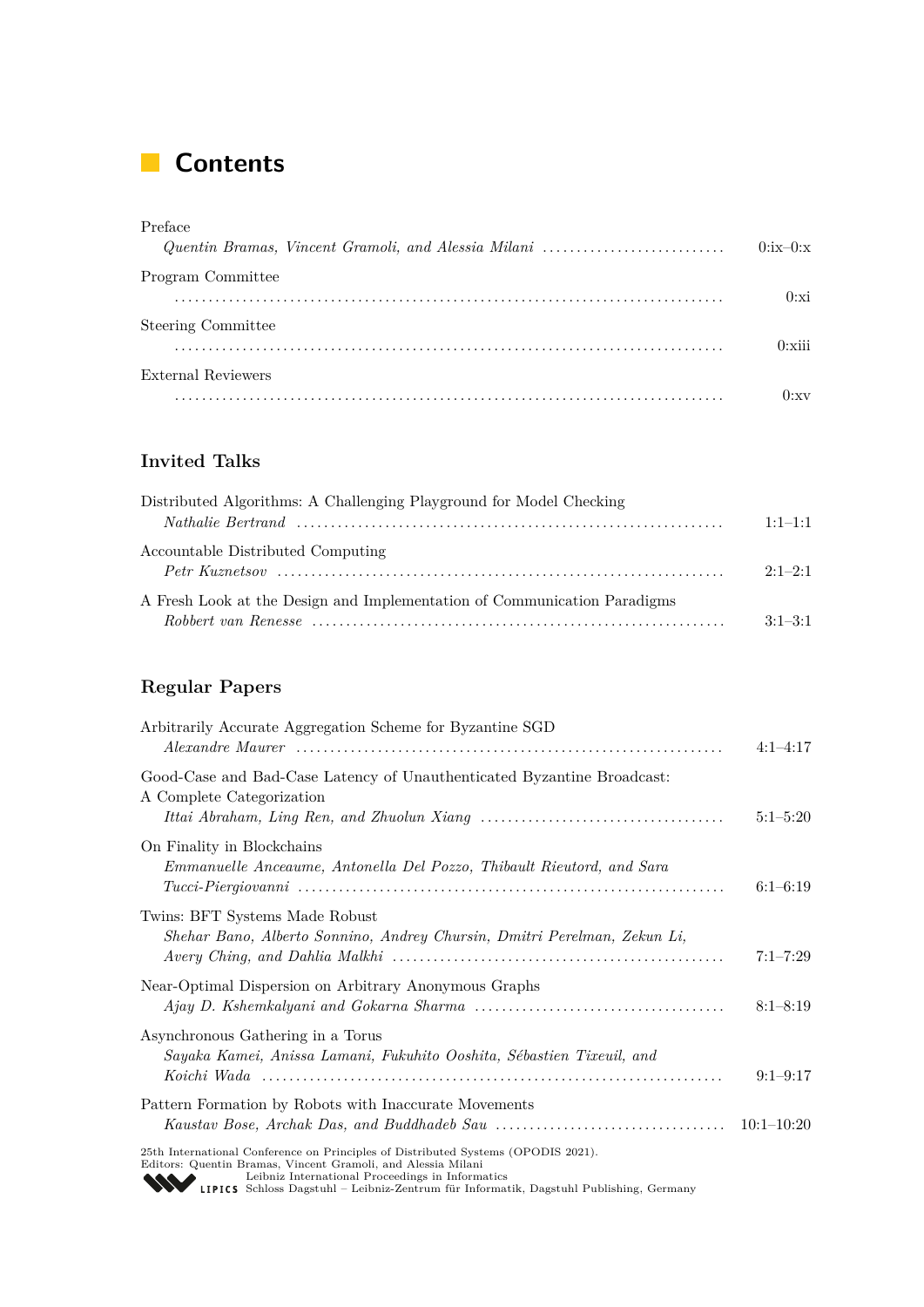| Near-Shortest Path Routing in Hybrid Communication Networks<br>Sam Coy, Artur Czumaj, Michael Feldmann, Kristian Hinnenthal, Fabian Kuhn,<br>Christian Scheideler, Philipp Schneider, and Martijn Struijs                       | $11:1-11:23$                   |
|---------------------------------------------------------------------------------------------------------------------------------------------------------------------------------------------------------------------------------|--------------------------------|
| Efficient Assignment of Identities in Anonymous Populations<br>Leszek Gasieniec, Jesper Jansson, Christos Levcopoulos, and Andrzej Lingas                                                                                       | $12:1 - 12:21$                 |
| Population Protocols for Graph Class Identification Problems<br>Hiroto Yasumi, Fukuhito Ooshita, and Michiko Inoue                                                                                                              | $13:1-13:19$                   |
| Fast Graphical Population Protocols<br>Dan Alistarh, Rati Gelashvili, and Joel Rybicki                                                                                                                                          | $14:1-14:18$                   |
| Beyond Distributed Subgraph Detection: Induced Subgraphs, Multicolored<br>Problems and Graph Parameters                                                                                                                         | $15:1 - 15:18$                 |
| An Improved Random Shift Algorithm for Spanners and Low Diameter<br>Decompositions                                                                                                                                              |                                |
| Sebastian Forster, Martin Grösbacher, and Tijn de Vos<br>Distributed CONGEST Approximation of Weighted Vertex Covers and Matchings                                                                                              | $16:1-16:17$<br>$17:1 - 17:20$ |
| Improved Distributed Fractional Coloring Algorithms<br>Alkida Balliu, Fabian Kuhn, and Dennis Olivetti                                                                                                                          | $18:1 - 18:23$                 |
| Distributed Recoloring of Interval and Chordal Graphs<br>Nicolas Bousquet, Laurent Feuilloley, Marc Heinrich, and Mikaël Rabie                                                                                                  | $19:1-19:17$                   |
| Non-Blocking Dynamic Unbounded Graphs with Worst-Case Amortized Bounds<br>Bapi Chatterjee, Sathya Peri, Muktikanta Sa, and Komma Manogna                                                                                        | $20:1-20:25$                   |
| Explicit Space-Time Tradeoffs for Proof Labeling Schemes in Graphs with Small<br>Separators                                                                                                                                     | $21:1-21:22$                   |
| Local Certification of Graph Decompositions and Applications to Minor-Free<br>Classes                                                                                                                                           |                                |
| Nicolas Bousquet, Laurent Feuilloley, and Théo Pierron                                                                                                                                                                          | $22:1-22:17$                   |
| RandSolomon: Optimally Resilient Random Number Generator with Deterministic<br>Termination<br>Luciano Freitas de Souza, Andrei Tonkikh, Sara Tucci-Piergiovanni,<br>Renaud Sirdey, Oana Stan, Nicolas Quero, and Petr Kuznetsov | $23:1-23:16$                   |
| Optimal Space Lower Bound for Deterministic Self-Stabilizing Leader Election<br>Algorithms<br>Lélia Blin, Laurent Feuilloley, and Gabriel Le Bouder                                                                             | $24:1-24:12$                   |
| Accountability and Reconfiguration: Self-Healing Lattice Agreement<br>Luciano Freitas de Souza, Petr Kuznetsov, Thibault Rieutord, and                                                                                          | $25:1-25:23$                   |
| Design and Analysis of a Logless Dynamic Reconfiguration Protocol<br>William Schultz, Siyuan Zhou, Ian Dardik, and Stavros Tripakis                                                                                             | $26:1 - 26:16$                 |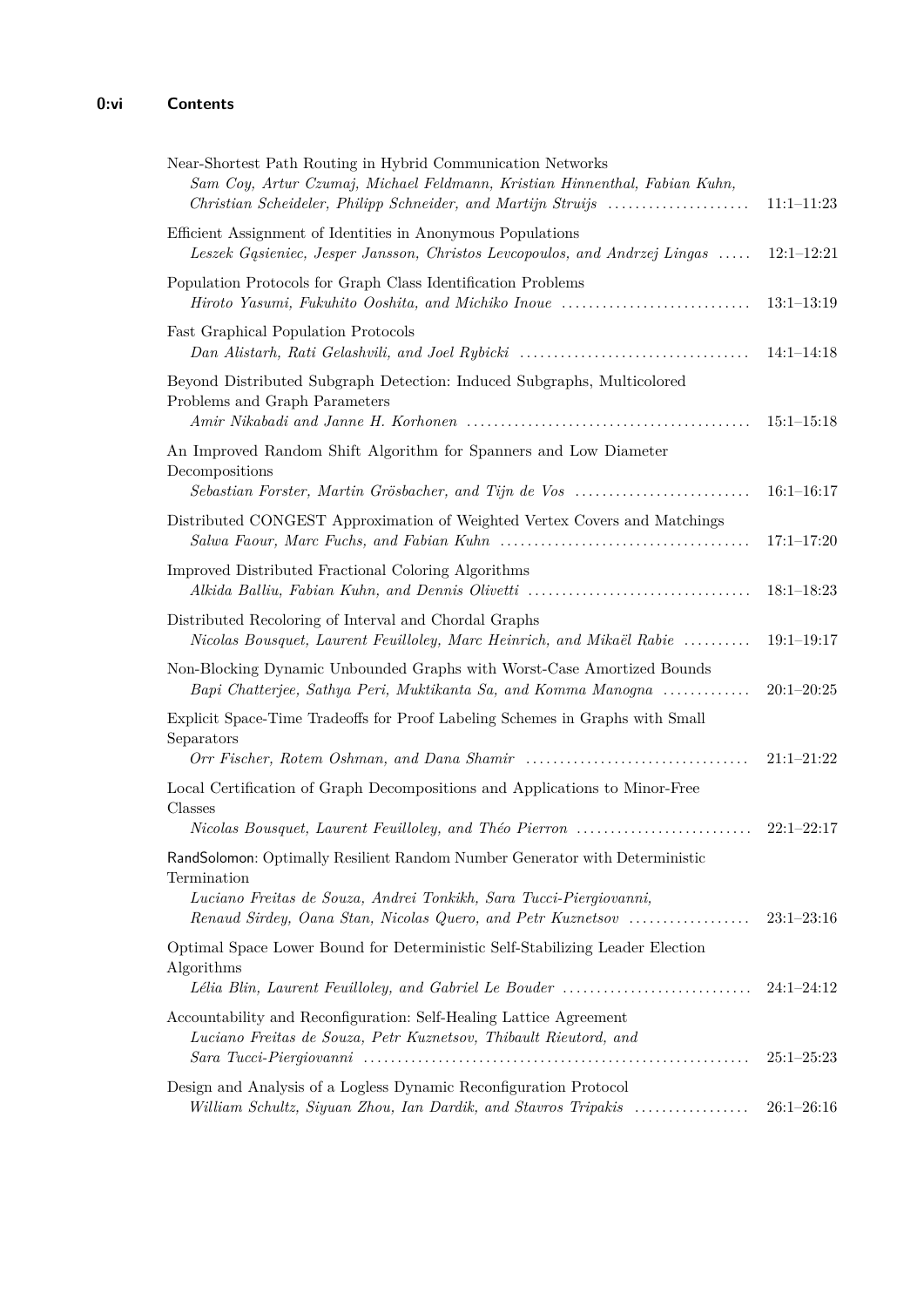#### **Contents 0:vii**

| Optimal Good-Case Latency for Rotating Leader Synchronous BFT                                                                                              |                |
|------------------------------------------------------------------------------------------------------------------------------------------------------------|----------------|
| Strongly Linearizable Linked List and Queue                                                                                                                |                |
| Recoverable and Detectable Fetch&Add                                                                                                                       |                |
| Using Nesting to Push the Limits of Transactional Data Structure Libraries<br>Gal Assa, Hagar Meir, Guy Golan-Gueta, Idit Keidar, and Alexander Spiegelman | $30:1 - 30:17$ |
| Asynchronous Rumor Spreading in Dynamic Graphs                                                                                                             | $31:1 - 31:20$ |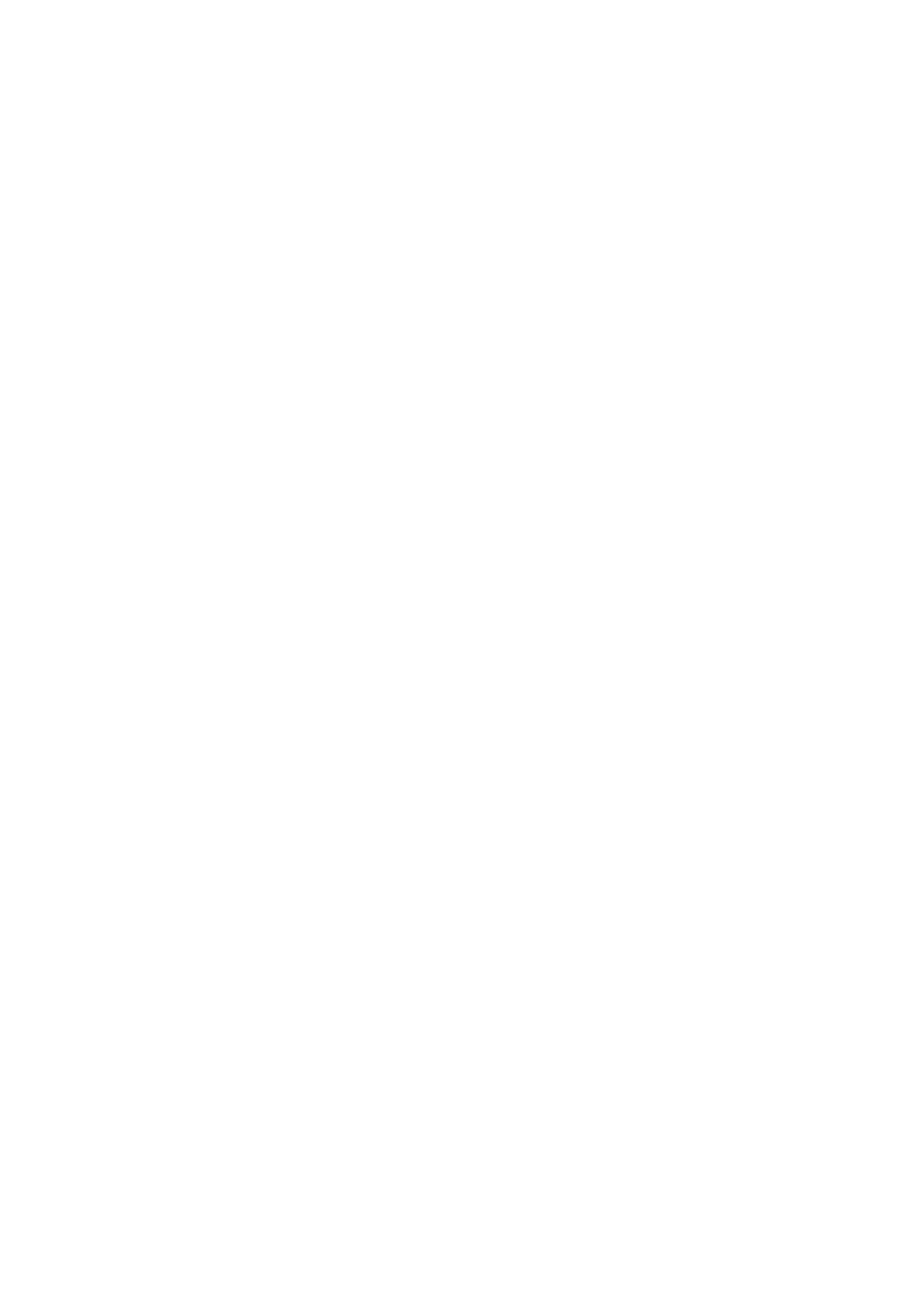### <span id="page-8-0"></span>**Preface**

The papers in this volume were presented at the 25th International Conference on Principles of Distributed Systems (OPODIS 2021), held on December 13–15, 2021 in Strasbourg, France.

OPODIS is an open forum for the exchange of state-of-the-art knowledge about distributed computing. With strong roots in the theory of distributed systems, OPODIS has expanded its scope to cover the entire range between the theoretical aspects and practical implementations of distributed systems, as well as experimental and quantitative assessments. All aspects of distributed systems are within the scope of OPODIS: theory, specification, design, performance, and system building. Specifically, this year, the topics of interest at OPODIS included:

- Biological distributed algorithms m.
- $\blacksquare$ Blockchain technology and theory
- Communication networks (protocols, architectures, services, applications)
- Cloud computing and data centers  $\mathbf{r}$
- Dependable distributed algorithms and systems  $\sim$
- Design and analysis of concurrent and distributed data structures  $\blacksquare$
- $\blacksquare$ Design and analysis of distributed algorithms
- Randomization in distributed computing
- Social systems, peer-to-peer and overlay networks  $\sim$
- Distributed event processing  $\overline{\phantom{a}}$
- Distributed operating systems, middleware, and distributed database systems  $\blacksquare$
- Distributed storage and file systems, large-scale systems, and big data analytics  $\overline{a}$
- Edge computing  $\overline{a}$
- Embedded and energy-efficient distributed systems Ē.
- Game-theory and economical aspects of distributed computing Ē.
- Security and privacy, cryptographic protocols  $\overline{a}$
- Synchronization, concurrent algorithms, shared and transactional memory ÷
- Impossibility results for distributed computing  $\overline{a}$
- High-performance, cluster, cloud and grid computing  $\overline{a}$
- Internet of things and cyber-physical systems Ē.
- Mesh and ad-hoc networks (wireless, mobile, sensor), location and context-aware systems  $\overline{a}$
- Mobile agents, robots, and rendezvous  $\overline{a}$
- Programming languages, formal methods, specification and verification applied to distrib- $\overline{a}$ uted systems
- Self-stabilization, self-organization, autonomy
- Distributed deployments of machine learning  $\overline{a}$

We received 70 submissions, each of which underwent a double-blind peer review process. Three submissions were rejected for being out of the scope of the conference or having the wrong format. Overall, the quality of the submissions was very high. From the 70 submissions, 28 papers were selected to be included in these proceedings.

The OPODIS proceedings appear in the Leibniz International Proceedings in Informatics (LIPIcs) series. LIPIcs proceedings are available online and free of charge to readers. The production costs are paid in part from the conference budget.

25th International Conference on Principles of Distributed Systems (OPODIS 2021).

Editors: Quentin Bramas, Vincent Gramoli, and Alessia Milani

[Leibniz International Proceedings in Informatics](https://www.dagstuhl.de/lipics/)

[Schloss Dagstuhl – Leibniz-Zentrum für Informatik, Dagstuhl Publishing, Germany](https://www.dagstuhl.de)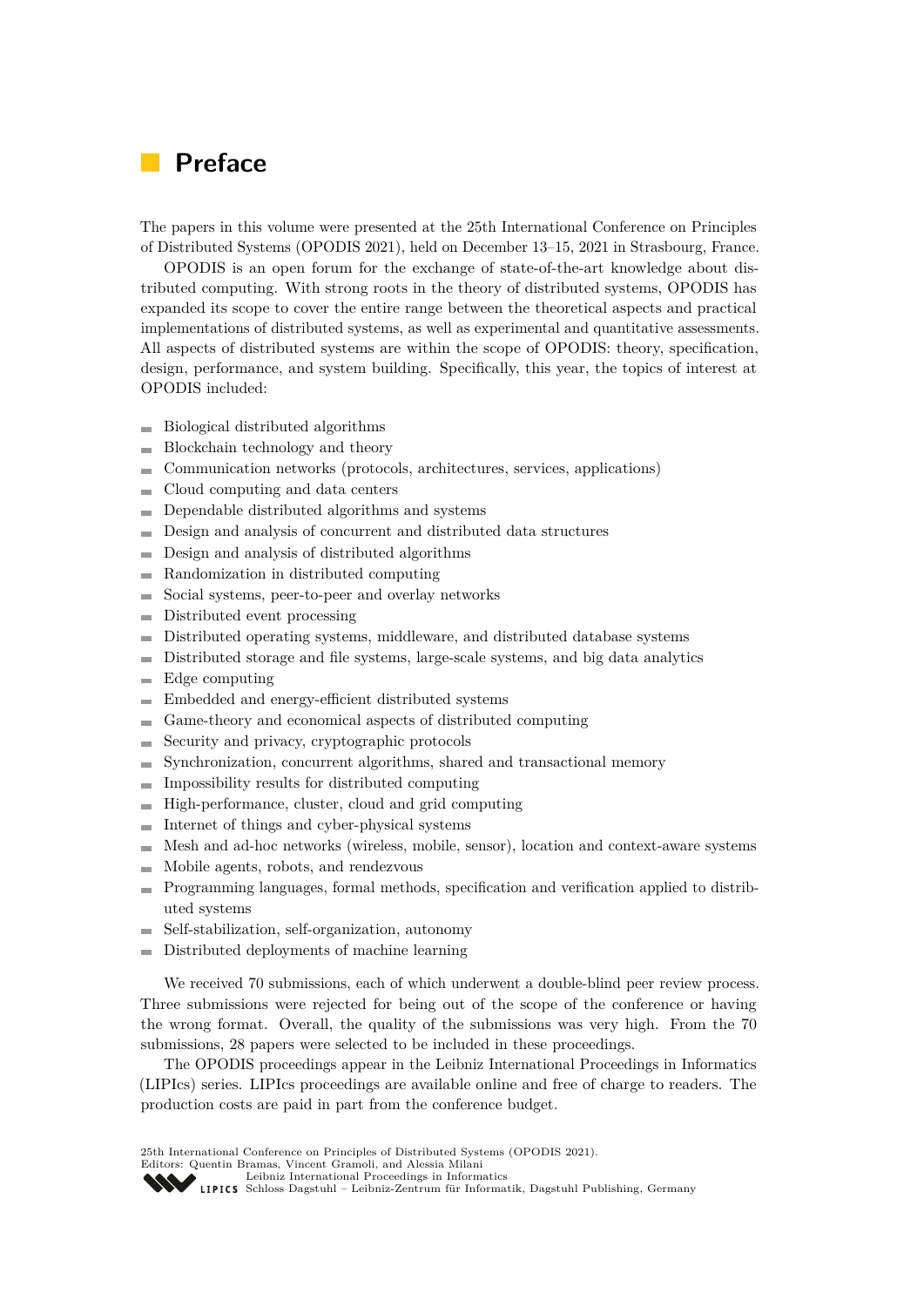The review process was done using HotCRP. The Best Paper Award was awarded to Ittai Abraham, Kartik Nayak and Nibesh Shrestha for their paper titled "Optimal Good-case Latency for Rotating Leader Synchronous BFT". The Best Student Paper Award was given to Gabriel Le Bouder for his paper titled "Optimal Space Lower Bound for Deterministic Self-Stabilizing Leader Election Algorithms", co-authored with Laurent Feuilloley and Lélia Blin.

This year OPODIS had three distinguished invited keynote speakers: Nathalie Bertrand (INRIA, Rennes), Petr Kuznetsov (INFRES, Telecom Paris, Institut Polytechnique de Paris) and Robbert van Renesse (Cornell University, Ithaca, NY, USA).

Thank you to all the authors that submitted their work to OPODIS. We are also grateful to the Program Committee members for their hard work reviewing papers and their active participation in the online discussions and the Program Committee meeting. We also thank the external reviewers for their help with the reviewing process.

Organizing this event would not have been possible without the help of the Networks Team of the ICUBE Laboratory.

Finally, we thank the Steering Committee members for their valuable advice, as well as the sponsors and the University of Strasbourg for their support.

#### November 2021

Quentin Bramas (University of Strasbourg, ICUBE, France) Vincent Gramoli (University of Sydney and EPFL, Switzerland) Alessia Milani (LIS, Aix-Marseille Université, France)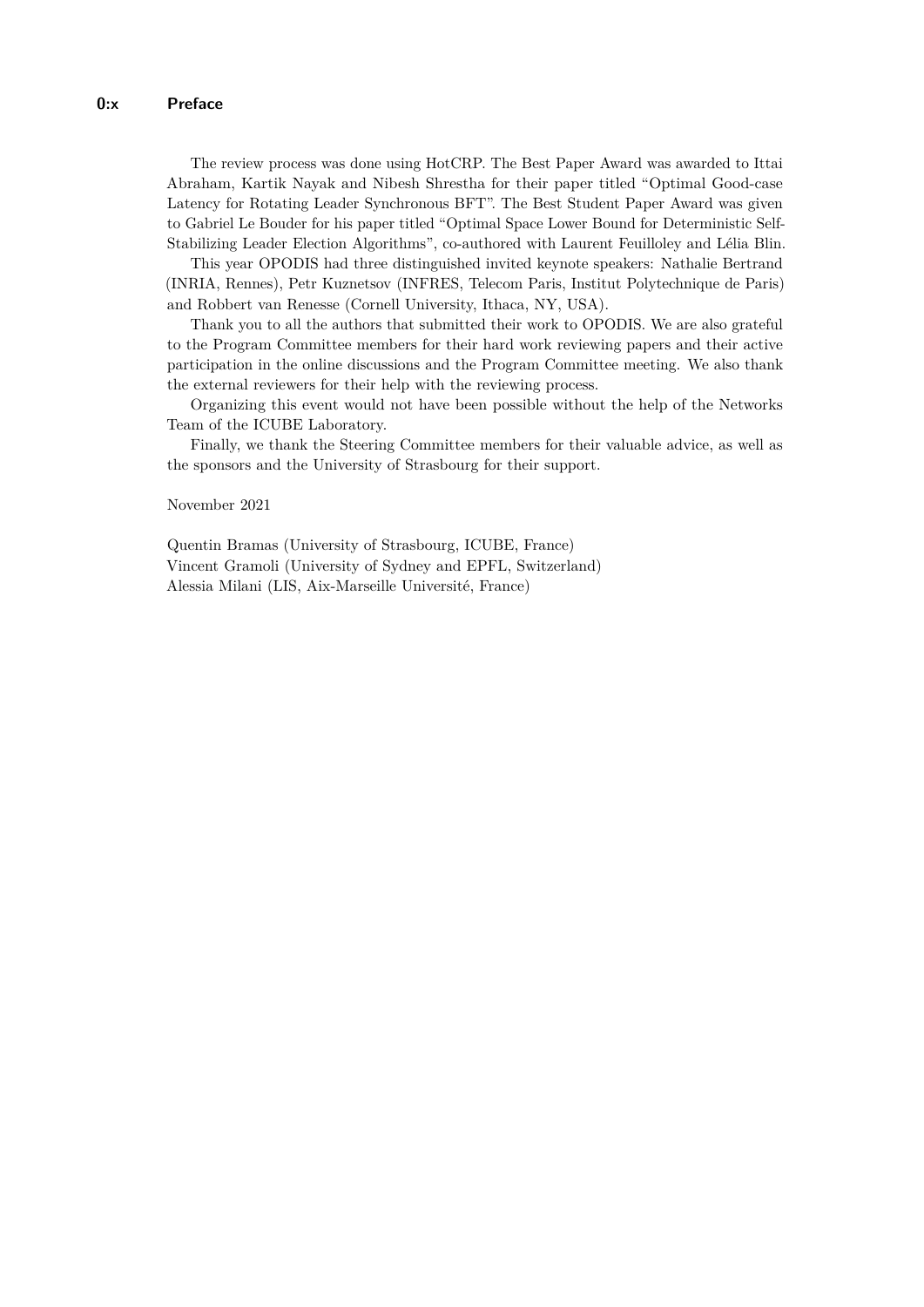### <span id="page-10-0"></span>**Program Committee**

#### **General Chair**

Quentin Bramas, ICUBE, University of Strasbourg, France

#### **Program Chairs**

Vincent Gramoli, University of Sydney and EPFL, Switzerland Alessia Milani, LIS, Aix-Marseille Université, France

#### **Program Committee**

Emmanuelle Anceaume, CNRS / IRISA Hagit Attiya, Technion Alkida Balliu, University of Freiburg Alysson Bessani, LASIGE, FCUL, Universidade de Lisboa Borzoo Bonakdarpour, Michigan State University Janna Burman, Université Paris-Saclay, CNRS Armando Castaneda, UNAM Giuseppe Antonio Di Luna, Sapienza, Università di Roma Alexey Gotsman, IMDEA Software Institute Eschar Hillel, Yahoo Colette Johnen, University of Bordeaux- LaBRI Sayaka Kamei, Hiroshima University Alex Kogan, Oracle Labs Dariusz Kowalski, University of Liverpool Kostas Magoutis, University of Crete and FORTH-ICS Avery Miller, University of Manitoba Marina Papatriantafilou, Chalmers University Ami Paz, University of Vienna Yvonne-Anne Pignolet, DFINITY Foundation Etienne Rivière, Université catholique de Louvain Luis Rodrigues, Universidade de Lisboa Jared Saia, University of New Mexico Stefan Schmid, University of Vienna Gokarna Sharma, Kent State University Michael Spear, Lehigh University Jukka Suomela, Aalto University Nitin Vaidya, Georgetown University Gauthier Voron, EPFL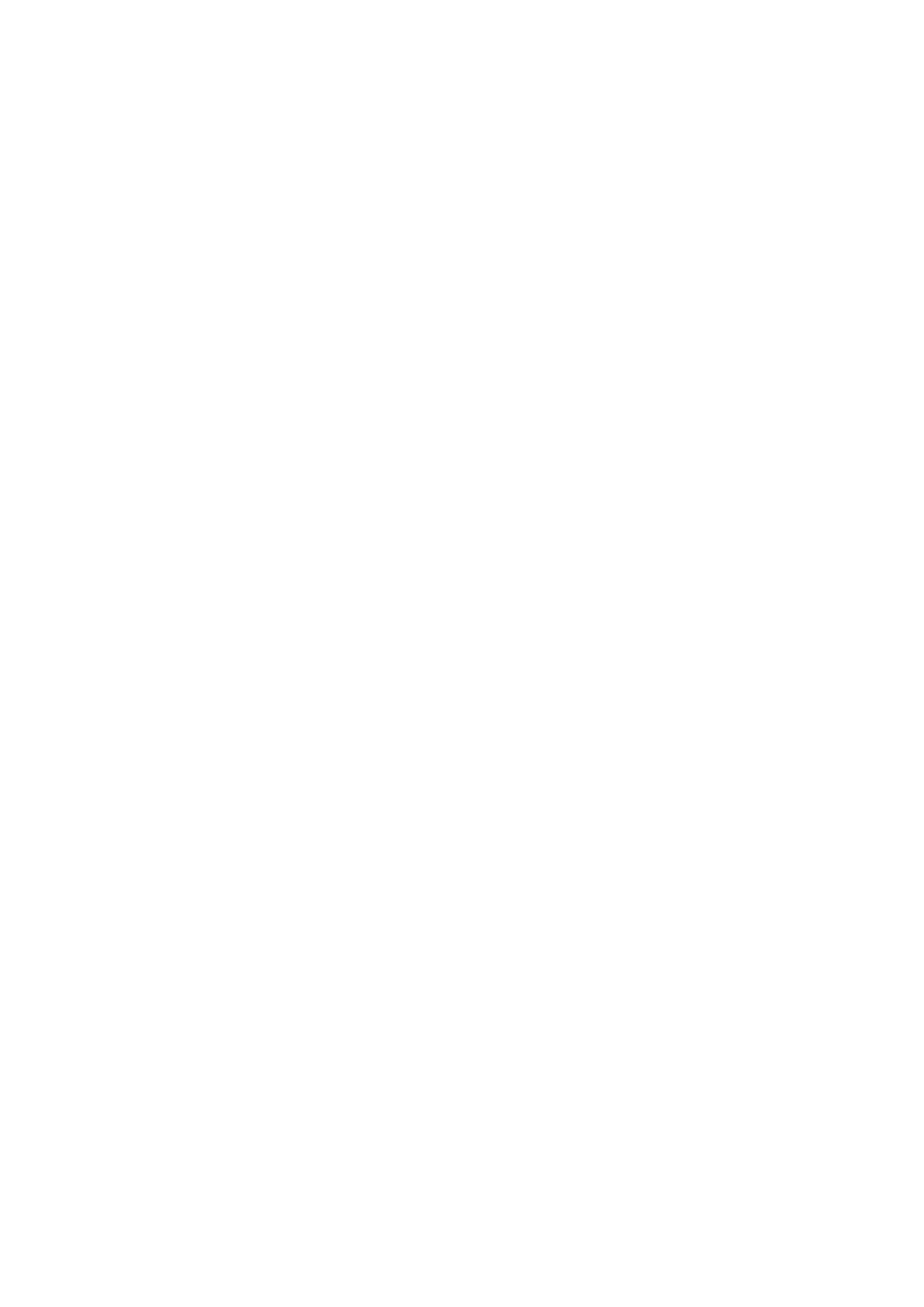# <span id="page-12-0"></span>**Steering Committee**

Xavier Defago, Tokyo Institute of Technology, Japan Panagiota Fatourou, University of Crete, Greece Pascal Felber, University of Neuchâtel, Switzerland **(Chair)** Paola Flocchini, University of Ottawa, Canada Roy Friedman, Technion, Israel Seth Gilbert, National University of Singapore Vincent Gramoli, University of Sydney and EPFL, Switzerland Alessia Milani, LIS, Aix-Marseille Université, France